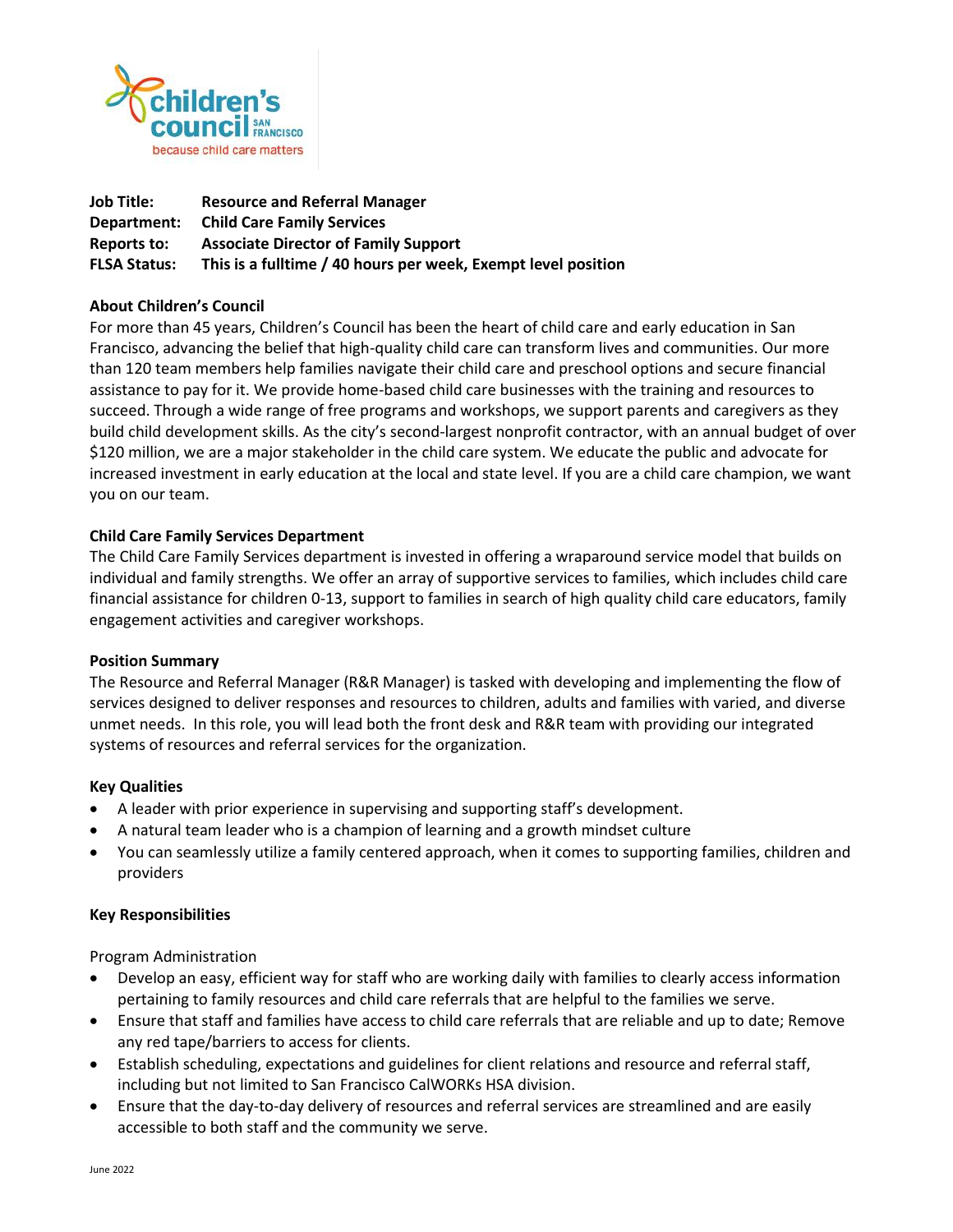- Support transformational engagement with resource and referral team by utilizing all available learning tools and opportunities for staff; ensure the team is well equipped to support and connect participants to beneficial resources and referrals.
- Ensure the team is taking a family/participant customer service centered approach.
- Responsible for collecting, tracking, and analyzing all available data on our services; reporting that information to our staff and local funders. This includes but is not limited to data on the number of children and families served, type of wrap around services needed, and client services experience.
- Explore ways that continually improve the accuracy, timely delivery, and enhanced services to families and children. Keep the child care family services senior leadership team apprised of relevant data analysis.
- Ensures accuracy of data flow across various enrollment, referral, and case management software systems.
- Ensure we meet our monthly projected state and local childcare voucher enrollments.
- Supports the ongoing use of the "light touch" needs assessment and tracking data on wrap around services offered to families.
- Manage child care voucher program-related projects within the team/department with a focus on supporting and improving the services we offer to children, families and providers.
- Work with software vendors and IT staff to troubleshoot software issues and implement software upgrades or customizations.
- Provide technical assistance to staff with questions relating to service delivery or software issues.
- Work in collaboration with the community outreach manager to ensure there is shared knowledge and cohesion among both teams.
- Collaborate regularly with managers and staff to ensure our services are synchronized across the organization.

# **Required Qualifications**

- 3+ years of relevant work experience, preferably within the local ECE and/or social services
- Demonstrated project management and supervisory success leading small teams through organizational change
- Strong communication skills (verbally and in writing)
- Experience advocating, supporting, and resolving issues on behalf of marginalized population and clients
- Strong working knowledge of effective resource and referral practices, specifically client engagement
- Ability to capture, organize, analyze, and report data and findings to key stakeholders
- Hands on experience building and delivering informational and educational tools to communities in need
- Advanced digital literacy and proficiency in Microsoft Word Suite (especially Excel)
- A background clearance is required

# **Physical Requirements**

- Mental acuity to perform the essential functions of this position in an accurate and timely fashion.
- Dexterity to use office equipment; the ability to sit and work at a desk for extended periods of time.
- Ability to speak, hear, and understand speech at normal room levels.

Children's Council of SF is committed to building a staff that is rich with cultural, social and experiential diversity. Candidates who want to join us on this journey and who can uniquely contribute to that goal are encouraged to apply.

Children's Council's employees work a 3/2 hybrid model. Applicants should be comfortable with both the remote and in office scenarios.

Benefits, and Perks: We offer Medical, dental, vision, Long-term disability, Life & Pet Insurance / Employer 401K Matching program/ Tuition Reimbursement Program/ FSA, HSA & Transit Commuter Benefits / Generous, graduated tiered PTO accrual - starting at 4.5 weeks annually, plus 14 paid holidays.